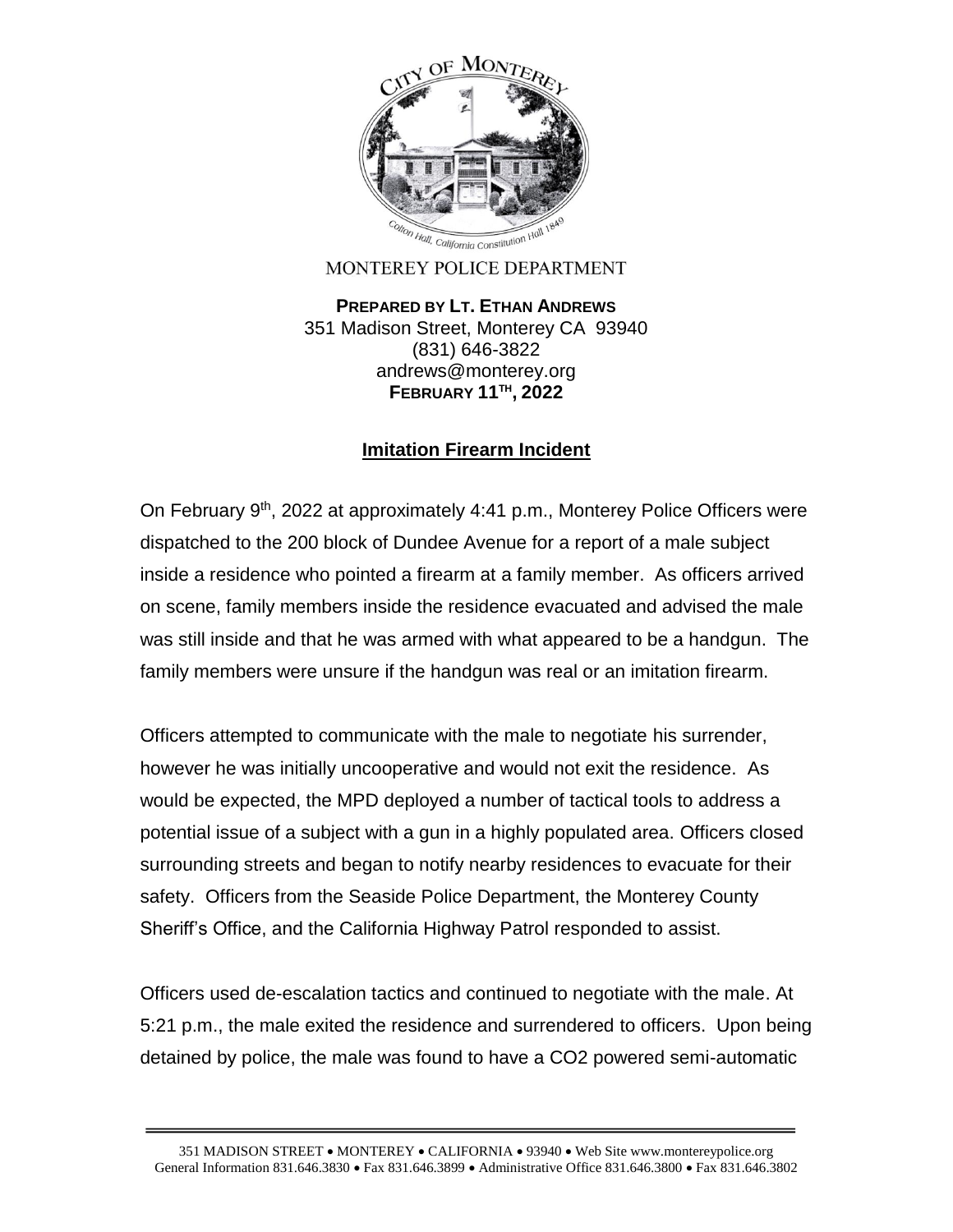pellet gun concealed in his pants pocket. The pellet gun was indistinguishable from a real firearm unless it was inspected and was seized as evidence.



Officers determined the male was suffering from a mental health episode and was placed on a mental health hold per 5150 WI. He was transported by ambulance to a mental health facility for treatment. Additionally, the MPD will be requesting the male be charged with 417.4 PC – brandishing an imitation firearm, a misdemeanor.

Anyone with information regarding this incident is encouraged to contact Monterey Police Department Investigations Sergeant Aaron Delgado at (831) 646-3814, or to remain anonymous call (831) 646-3840.

CONTACT: Lieutenant Ethan Andrews

PHONE: 831-646-3822

EMAIL: andrews@monterey.org